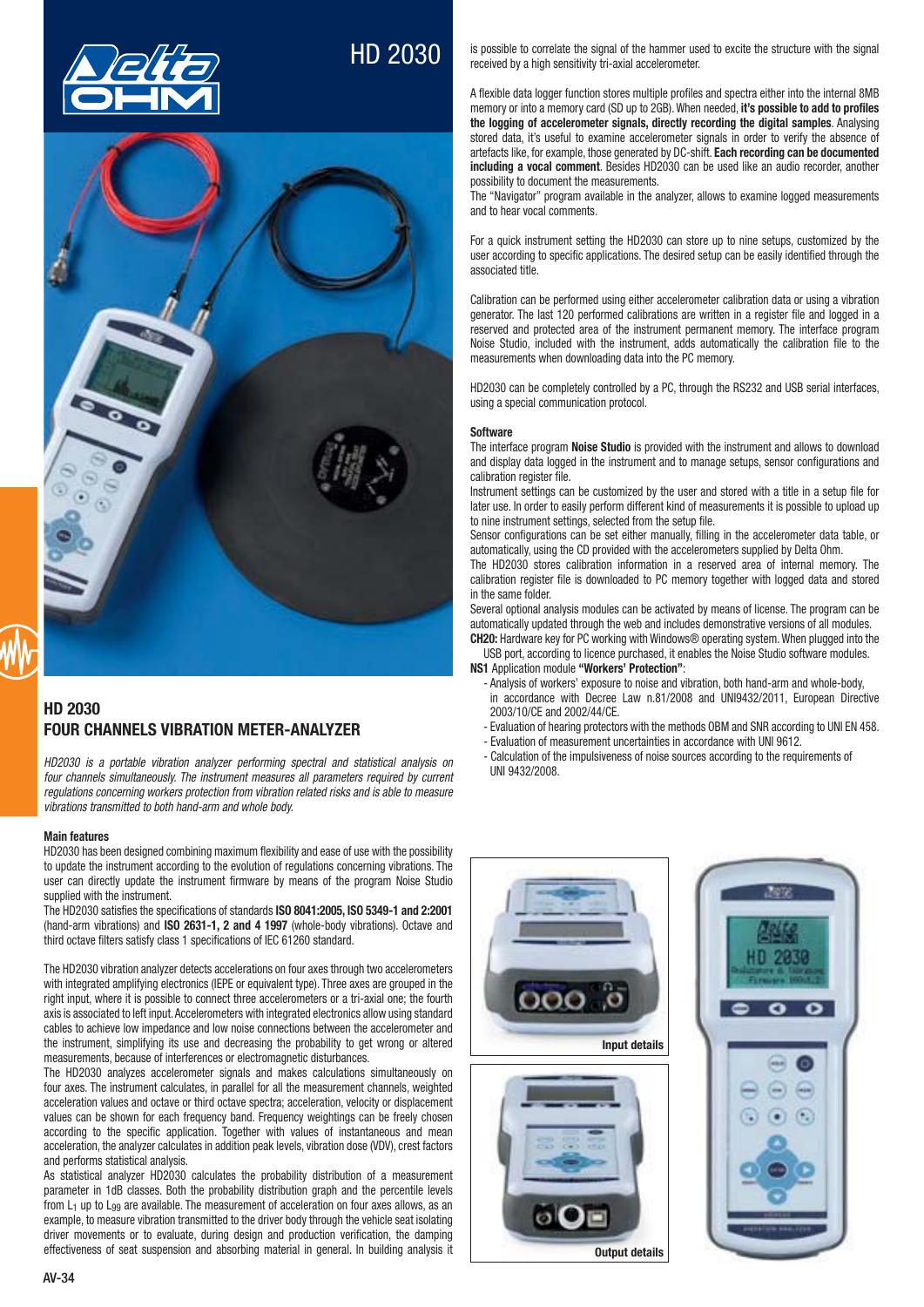#### **Applications**

The HD2030 analyzer executes all measurements required by the European regulations concerning workers protection from mechanical vibration exposition at the workplace (2002/44/EC). The choice to perform hand-arm (HA) or whole body (WB or BV) measurements modifies the frequency range of spectral analysis. For hand-arm measurements the range goes from 3.15Hz up to 3.15kHz (from 4Hz to 2kHz for octave band spectrum), while for whole body measurements the range of central frequencies is shifted downward from 0.315Hz up to 315Hz (from 0.5Hz to 250Hz for octave band spectrum).

The HD2030 is suitable for the evaluation of workers exposure to vibrations and to assess the risk of injury in the following cases:

- vibrations transmitted to hand-arm system through vibrating tools or items subject to vibrations or impacts,
- vibrations transmitted to whole body system through the seat of transport vehicles,
- vibrations transmitted to whole body system by vibrating floors or seats at the workplace,
- vibrations transmitted to whole body system by buildings with vibrations or impacts.

The HD2030 is a vibration analyzer suitable for the following applications:

- Vibration spectral analysis by octave or third octave bands.
- Statistic analysis with percentile calculation from L1 to L99.
- Evaluation of vibration attenuation of anti-vibration gloves, seats and materials, Structural verification of buildings.

#### *Technical standards*

HD2030 vibration analyzer conforms to the following standards:

**ISO 8041:2005** "Human response to vibration - Measuring instrumentation"

- **ISO 5349-1:2001** "Mechanical vibration Measurement and evaluation of human exposure to hand-transmitted vibration - General requirements"
- **ISO 5349-2:2001** "Mechanical vibration Measurement and evaluation of human exposure to hand-transmitted vibration - Practical quidance for measurement at the workplace"
- **ISO 2631-1:1997** "Mechanical vibration and shock Evaluation of human exposure to whole body vibration - General requirements"
- **ISO 2631-2:1989** "Evaluation of human exposure to whole body vibration Continuous and shock-induced vibrations in buildings (1 to 80 Hz)"
- **ISO 2631-4:2001** "Evaluation of human exposure to whole body vibration Guidelines for the evaluation of the effects of vibration and rotational motion on passenger and crew comfort in fixed-guideway transport systems'
- **ISO 2631-5:2004** "Evaluation of human exposure to whole body vibration Method for evaluation of vibration containing multiple shocks"

**IEC 61260:1995** "Electroacoustics - Octave band and fractional-octave band filters"

#### *Accelerometer models*

It's possible to connect integrated electronics type (IEPE or equivalent) accelerometers both mono-axial and tri-axial. Accelerometers are directly power supplied with a 25V tension and a 2mA current.

The following models are available:

| <b>Model</b>      | Axes | <b>Application</b>        | <b>Sensitivity</b><br>[mV/g] | Range<br>$[\pm gpk]$ | Weight<br>[qr] |
|-------------------|------|---------------------------|------------------------------|----------------------|----------------|
| HDP-352C34        |      | General purpose           | 100                          | 50                   | 5.8            |
| HDP-356B20        | 3    | Ha - Shock                |                              | 5000                 | 4              |
| <b>HDD-3023A2</b> | 3    | Ha                        | 10                           | 500                  | 4              |
| HDP-356A02        | 3    | Ha                        | 10                           | 500                  | 10.5           |
| HDP-356B21        | 3    | Ha                        | 10                           | 500                  | 4              |
| HDP-356A22        | 3    | WB - General purp.        | 100                          | 50                   | 5.4            |
| HDP-356B41        | 3    | WB - Seat                 | 100                          | 10                   | 272            |
| HDD-3143D1        | 3    | General purpose           | 100                          | 50                   | 14             |
| HDP-356B18        | 3    | <b>Building vibration</b> | 1000                         | 5                    | 25             |

#### *Accessories*

In order to measure vibrations transmitted to the hand-arm system, it's necessary to use adapters coupling the accelerometer to the tool handle. The available accessories are:

**HD2030AC1**: cubic shaped mounting block to be fastened to the handle with a cable tie or a metal clamp as near as possible to the hand position. This adapter is suitable for measurements on light tools, where the weight of the measurement chain has to be minimized. Material: light alloy.

**HD2030AC2**: adapter to be held between the hand and the handle. The accelerometer is placed in lateral position, at the left or the right of the hand. This adapter is suitable for large cylindrical handles. The measurement must be repeated positioning the accelerometer on both hand sides. Material: light alloy.

**HD2030AC3**: adapter to be held between the hand and the handle. The accelerometer is placed in lateral position, at the left or the right of the hand. This adapter is suitable for large cylindrical handles and for accelerometers with integrated screw. The measurement must be repeated positioning the accelerometer on both hand sides. Material: stainless steel

**HD2030AC4**: adapter to be held between the hand and the handle. The accelerometer is placed in central position, between the middle and the ring fingers or between the index and the middle fingers. This adapter is suitable for anatomical handles, not necessarily cylindrical and of small dimensions. Material: light alloy.

**HD2030AC5**: Support for measurement on floors and vibrating surfaces in general. An air bubble level is included and the height of two out of the three feet can be adjusted as needed. The support has a cavity on the lower face, where a high sensitivity tri-axial accelerometer, suitable for measurements in buildings, can be fastened. On the upper face there is a tapped hole (10-32 UNF) for accelerometer mounting. In order to use three mono-axial accelerometers

instead of a tri-axial one, a cubic adapter is included to be mounted on the upper face. Material: stainless steel, weight 1.9kg.

The following accessories, needed to keep the accelerometers in contact with various surfaces, are available on request:

- Adhesive metal plate for accelerometer mounting with magnet
- Permanent magnet for accelerometer mounting on metal surfaces
- Adhesive mounting base (glue or wax)
- Insulated mounting base
- Screws with various threading

The following accessories are provided with the HD2030 analyzer:

- Wax for quick fastening
- Silicon grease
- USB cable for PC connection
- 2GB SD memory card
- $\bullet$  CD containing "Noise Studio" PC software (Windows compatible), user manual and carrying case
- Each accelerometer comes with the following accessories:
- Mounting screw (if provided accelerometer requires it)
- 2m length connection cable for HD2030 analyzer input (other lengths on request)
- Manufacturer calibration chart of the sensor and ISO9001 calibration report
- CD with user manual and configuration data of accelerometer

## *Technical specifications*

- t *Measurement modes:* Hand-transmitted vibrations Whole-body vibrations
- Building vibrations
- t *Measurement parameters:* RMS, VDV, MTVV, Peak, Max, Min
- t *Frequency weightings:*

following table

 Fz, Fc, Wh for hand-transmitted vibrations Fz, Fa, Wb, Wc, Wd, We, Wj, Wk for whole body vibrations Fz, Fm, Wm for building vibrations

t *Octave or third octave band spectral analysis:*

|                           | <b>Central frequency range</b> |                         |  |
|---------------------------|--------------------------------|-------------------------|--|
| <b>Application</b>        | 1/1 Octave Band<br>[Hz]        | 1/3 Octave Band<br>[Hz] |  |
| Hand-Arm                  | $4 \div 2000$                  | $3.15 \div 3150$        |  |
| Whole-Body                | $0.5 \div 250$                 | $0.315 \div 315$        |  |
| <b>Building-Vibration</b> | $0.5 \div 250$                 | $0.315 \div 315$        |  |

- Statistic Analysis The selected measurement parameter is analyzed in 1dB classes. Both the probability and the percentile graphs can be shown.
- Measurement range  $0.1 \text{m/s}^2$   $\div$  7000 m/s<sup>2</sup> with accelerometer HDP356A02 (Ha measurement),  $0.0007 \text{ m/s}^2 \div 7 \text{ m/s}^2$  with HDP356B18 (BV measurement).
- Linearity range three ranges of 80dB overlapped by 70dB
- Digital converter Four A/D converters with a resolution of 25 bits at 8k samples per second
- Inherent noise level Less than  $30$ mm/s<sup>2</sup> with accelerometer HDP356A02 for hand-arm measurements and Wh filter
- *Display* Graphic backlit display 128x64 pixels
	- Screens:
- **VLM1**: Three parameters for each measurement axis

 **VLM2**: Three parameters of vector acceleration calculated from the channels of tri-axial input

 **VLM3**: Three global parameters for each measurement axis

 **VLM4**: Three global parameters of vector acceleration calculated from the channels of triaxial input

**PROFILE:** Graphic profile of one parameter for each measurement axis with integration time programmable from 1s to 1 hour

**SPECTRUM:** 1/1 or 1/3 octave spectrum for each measurement (contemporaneously) axis with calculation of one wideband filter. The graph can show the spectrum of acceleration, velocity or displacement.

**STATISTICS:** the statistical distribution of the parameter chosen in PROFILE screen **PERCENTILES:** Percentile level graph of the parameter chosen in PROFILE

#### **Datalogging**

- **Time history:** Multi Profile recording with **single integration** allows to log with sampling periods from 1s to 1h:
- 3 instantaneous or integrated parameters of the VLM\_1 screen calculated on Ch1, Ch2, Ch3
- and Ch4 channels (a total of 12 parameters)  $\bullet$  3 vector parameters of the VLM\_2 screen (vector values from Ch1, Ch2, Ch3)
- Multi-spectra (from 1s) on Ch1, Ch2, Ch3 and Ch4 (4 multi-spectra), in  $1/1$  or  $1/3$  octave bands.
- Raw acceleration signals on Ch1, Ch2, Ch3 and Ch4  $(4 \text{ signals at 8KHz each})$
- Statistical analysis in 1dB classes with 1 second sampling frequency (only in multiple integration mode). Graph of levels probability distribution; graph of percentile levels from L<sub>1</sub> to L<sub>99</sub>
- Voice comments recording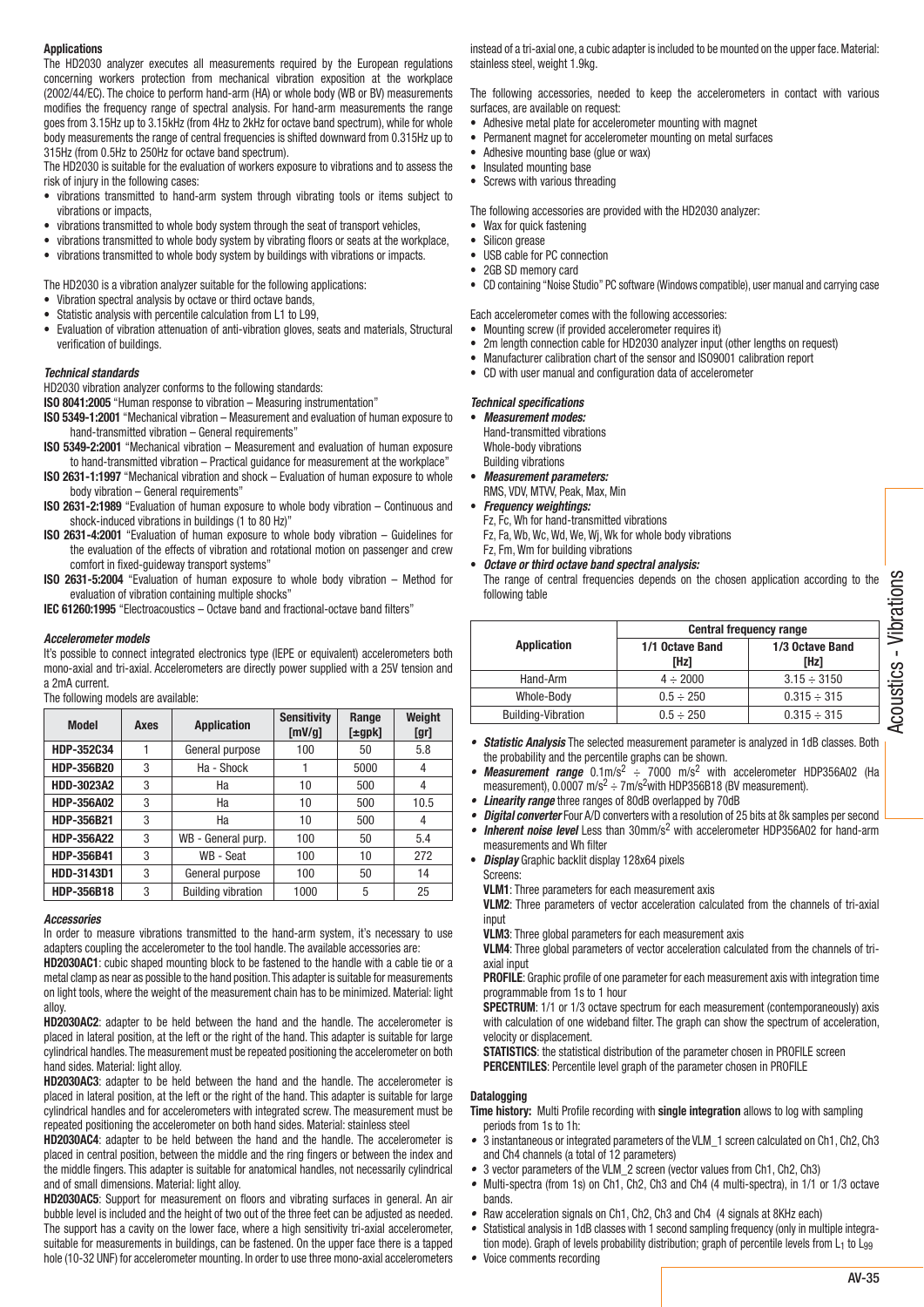Global values: in parallel to time histories data logging, are logged:

- 3 overall integrated VLM 1 parameters for Ch1, Ch2, Ch3 and Ch4
- 3 overall vector parameters of the VLM 2 screen (vector values from Ch1, Ch2, Ch3)
- Integrated spectra on Ch1, Ch2, Ch3 and Ch4 (4 spectra), in 1/1 or 1/3 octave bands  $\bullet$
- Graph of levels probability distribution; graph of the percentile levels from L<sub>1</sub> to L<sub>99</sub>
- Memory 8MB Internal FLASH memory and memory card SD type up to 2GB (SD card supplied).
- **Interface** Serial RS232 and USB type
- **Input/Output** LINE output for the four measurement channels: 2Vpp F.S. TRGIN electrically isolated input: instrument trigger used by external devices TRGOUT 3V logic output: trigger output used by external devices
- Power supply Four alkaline batteries AA 1.5V type with 10 hour lifetime
- The instrument can use rechargeable batteries Ni-MH type. The HD2030 does not perform the function of battery charger.
- **Environmental parameters:** storage: -25°C  $\div$  70°C relative humidity less than 90% without condensation
- Operating: -10°C  $\div$  50°C relative humidity less than 90% without condensation
- Dimensions and weight: 95mm X 240mm X 50mm, weight 680gr.

### **Technical specifications of accelerometers:**

|                                               | HDP-352C34                   | HDP-356B20                                        | <b>HDP-356A02</b>       | HDP-356B21                                        |
|-----------------------------------------------|------------------------------|---------------------------------------------------|-------------------------|---------------------------------------------------|
| Axes                                          |                              | 3                                                 | 3                       | 3                                                 |
| Sensitivity [mV/g]                            | 100                          | 1                                                 | 10                      | 10                                                |
| Range $[\pm gpk]$                             | 50                           | 5000                                              | 500                     | 500                                               |
| <b>Frequency</b><br>response $[\pm 5\%]$      | $0.5$ Hz $\div$ 10KHz        | $(Z-Y)$ 2Hz $\div$ 10KHz<br>$(X)$ 2Hz $\div$ 7KHz | $1$ Hz $\div$ 5KHz      | $(Z-Y)$ 2Hz $\div$ 10KHz<br>$(X)$ 2Hz $\div$ 7KHz |
| <b>Resonance</b><br>frequency [KHz]           | 50                           | 55                                                | 25                      | 55                                                |
| Linearity [%F.S.]                             | ±1                           | $\pm 2.5$                                         | ±2                      | ±1                                                |
| <b>Transverse</b><br>sensitivity [%max]       | 5                            | 5                                                 | 5                       | 5                                                 |
| Max shock [gpk]                               | 5000                         | 7000                                              | 7000                    | 10000                                             |
| <b>Operating</b><br>temperature $[^{\circ}C]$ | $-54 \div +93$               | $-54 \div +121$                                   | $-54 \div +121$         | $-54 \div +121$                                   |
| Weight [g]                                    | 5.8                          | 4                                                 | 10.5                    | 4                                                 |
| <b>Dimensions</b>                             | 7/16" x 22.4<br>mm           | 10.2 x 10.2 x 10.2<br>mm                          | 14 x 14 x 20.3<br>mm    | 10.2 x 10.2 x 10.2<br>mm                          |
| <b>Mounting</b>                               | threaded screw<br>hole 10-32 | threaded screw hole threaded screw<br>$5 - 40$    | hole 10-32              | threaded screw<br>hole 5-40                       |
| <b>Insulation</b>                             |                              |                                                   |                         |                                                   |
| <b>Connector</b>                              | top mounted<br>$10 - 32$     | Side<br>8-36 4 pin                                | Side<br>$1/4 - 284$ pin | Side<br>8-36 4 pin                                |
| <b>Material</b>                               | Titanium                     | Titanium                                          | Titanium                | Titanium                                          |

## **Technical specifications of accelerometers:**

|                                            | <b>HDP-356A22</b>                              | HDP-356B41                                                                            | HDD-3143D1                                              | HDP-356B18                   |
|--------------------------------------------|------------------------------------------------|---------------------------------------------------------------------------------------|---------------------------------------------------------|------------------------------|
| Axes                                       | 3                                              | 3                                                                                     | 3                                                       | 3                            |
| Sensitivity [mV/g]                         | 100                                            | 100                                                                                   | 100                                                     | 1000                         |
| Range $[\pm gpk]$                          | 50                                             | 10                                                                                    | 50                                                      | 5                            |
| Frequency<br>response $[-5\%]$             | $0.5$ Hz $\div$ 4KHz                           | $0.5$ Hz $\div$ 1KHz                                                                  | $0.5$ Hz $\div$ 3KHz                                    | $0.5$ Hz $\div$ 3KHz         |
| <b>Resonance</b><br>frequency [KHz]        | 25                                             | 27                                                                                    | 25                                                      | 20                           |
| Linearity [%F.S.]                          | ±1                                             | ±1                                                                                    | ±1                                                      | ±1                           |
| <b>Transverse</b><br>sensitivity<br>[%max] | 5                                              | 5                                                                                     | 5                                                       | 5                            |
| Max shock [gpk]                            | 5000                                           | 2000                                                                                  | 1500                                                    | 5000                         |
| <b>Operating</b><br>temperature [°C]       | $-54 \div +77$                                 | $-10 \div +50$                                                                        | $-50 \div +85$                                          | $-29 \div +77$               |
| Weight [g]                                 | 5.4                                            | 272 (with seat<br>pad)                                                                | 14                                                      | 25                           |
| <b>Dimensions</b>                          | $11.4 \times 11.4 \times$<br>$11.4 \text{ mm}$ | Ø 200mm x 12<br>mm                                                                    | 20.8 x 20.8 x<br>8.6 mm                                 | 20.3 x 20.3 x 26.1<br>mm     |
| <b>Mounting</b>                            | threaded screw<br>hole 5-40                    | Accelerometer<br>with threaded<br>screw hole 10-32<br>mounted in a<br>rubber seat pad | Through hole for<br>6-32 UNC screw<br>or M <sub>3</sub> | threaded screw<br>hole 10-32 |
| <b>Insulation</b>                          | ä,                                             |                                                                                       |                                                         | ä,                           |
| <b>Connector</b>                           | Side<br>8-36 4 pin                             | Side<br>$1/4 - 284$ pin                                                               | Side<br>$1/4 - 284$ pin                                 | Side<br>$1/4 - 284$ pin      |
| <b>Material</b>                            | <b>Titanium</b>                                | <b>Titanium</b>                                                                       | <b>Titanium</b>                                         | Anodized<br>aluminium        |

## ORDERING CODES FOR KITS AND ACCESSORIES

#### **Vibration analyzer kits**

HD2030 kit 1 including: HD2030 4-axis vibration analyser, 1/1 and 1/3 octave filters, statistical analysis, digital recording of the accelerometer signals, silicon grease, wax tray for gluing, glue for guick mounting, 2 GB SD memory card, CP22 USB serial connection cable, "Noise Studio" software, user manual and carrying case, calibration reports for analyser and filters according to ISO8041 and IEC 61260. Accelerometers, connection cables and accessories must be specified at the time of order.

#### HD2030 kit "HA & WB": it includes,

- HD2030 kit 1 consisting of:
- HD2030: 4 channels vibration analyser with ISO 9001 calibration report
- HD2030MC: 2GB SD memory card,
- CP22: USB serial cable
- silicon grease (HD6188), wax (HD6273) and glue (080A90)
- user manual and carrying case;
- HDP356B41: tri-axial accelerometer in a rubber pad with connection cable to HD2030 analyser:
- HDP356A02: miniature tri-axial accelerometer with 10-32 UNF and M6 screws and connection cable to HD2030 analyser (HD2030.CAB3-3M);
- Calibration reports for accelerometers;
- HD2030.124 accelerometer mounting adapters composed of HD2030.AC1, HD2030. AC2 and HD2030.AC4
- "Noise Studio" software for PC.

## **Accelerometer mounting adapters**

- HD2030AC1: cube-shaped adapter for accelerometers mounting. The adapter has to be fastened with plastic cable-tie or metallic clamp close to the handle holding hand. Suitable for anatomical handles and small size tools, where the weight and dimensions of the measurement chain must be minimized. Material: light alloy. Includes:
	- . 10-32 UNF cylindrical head with hex socket screw with 4 mm hex key
	- . 5-40 UNC cylindrical head with hex socket screw with 4 mm hex key • 10 cable-ties, width 4.5 mm, length 200 mm
	- 1 metallic clamp, width 9 mm
- HD2030AC2: adapter for accelerometers mounting between the hand and the handle, is pushed against the handle by the hand itself. Because the accelerometer is placed in a lateral position, the measurement must be repeated placing the accelerometer both on the right and left side of the hand. Suitable for large cylindrical handles. Material: light alloy. Includes:
	- 10-32 UNF cylindrical head with hex socket screw with 4 mm hex key
	- 5-40 UNC cylindrical head with hex socket screw with 4 mm hex key
	- . 10 cable-ties, width 4.5 mm, length 200 mm
	- · 2 velcro straps, width 25 mm, length 300 mm (HD2030FV)
- HD2030AC3: adapter for accelerometers mounting. The adapter, inserted between the hand and the handle, is pushed against the handle by the hand itself. Because the accelerometer is placed in a lateral position, the measurement must be repeated placing the accelerometer both on the right and left side of the hand. Suitable for large cylindrical handles. Provided with 10-32 UNF fixing hole for the mounting of the accelerometer. Material: inox. Includes:
	- . 10 cable-ties, width 4.5 mm, length 200 mm

· 2 velcro straps, width 25 mm, length 300 mm (HD2030FV)

- HD2030AC4: The adapter, inserted between the hand and the handle, is pushed against the handle by the hand itself. The accelerometer is placed in central position between the middle-finger and the ring-finger or between the forefinger and the middle-finger. Suitable for anatomical handles even if not cylindrical or with small dimensions. Material: light alloy. Includes:
	- . 10-32 UNF cylindrical head with hex socket screw with 4 mm hex key
	- . 5-40 UNC cylindrical head with hex socket screw with 4 mm hex key
	- · 10 cable-ties, width 4.5 mm, length 200 mm
	- . 2 velcro straps, width 25 mm, length 300 mm
- HD2030AC5: Support for mono and tri-axial accelerometers for the measurement of vibrations on floors or vibrating surfaces in general. Provided with levelling device and three feets, two of them with adjustable height. The support has a cavity on the bottom side with a M4 threaded hole; on the top side a 10-32 UNF threaded hole for accelerometer mounting. A cubic adapter is provided to fix on the top side three mono-axial accelerometers. Material: nickel-plated steel, weight 1.9 kg. Includes:

. Steel support with three feet and spirit level. Has a 10-32 UNF threaded hole on the top side and a cavity on the bottom side with a M4 threaded hole.

• Cubic adapter to be mounted on the support top side with two M4 screws (included). The cube is provided with 10-32 UNF threaded holes on three orthogonal faces.

• 3 mm hex key

HD2030.124: adapters kit for the measurement of the vibrations transmitted to the hand-arm system.Includes:

• HD2030AC1: cube-shaped adapter for anatomical handles and small size tools. Has to be fastened to the handle with plastic cable-tie or metallic clamp (included)

• HD2030AC2: adapter for cylindrical handles. It is placed laterally with respect to the hand

• HD2030AC4: general purpose adapter. The accelerometer is placed between the forefinger and the middle-finger or between the middle-finger and the ring-finger.

HD2030.1234: adapters kit for the measurement of the vibrations transmitted to the hand-arm system. Includes.

. HD2030AC1: cube-shaped adapter for anatomical handles and small size tools. Has to